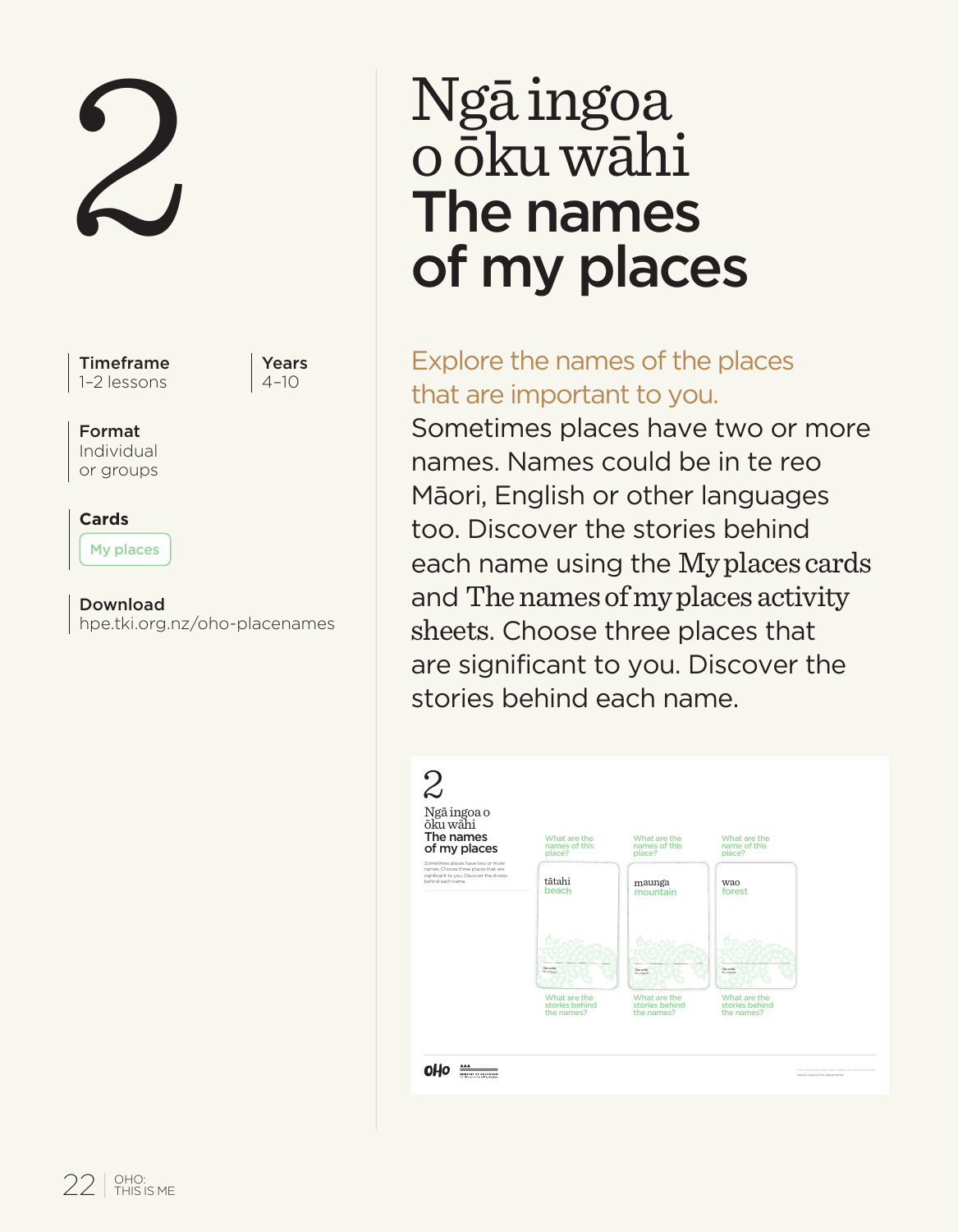#### Ways to use the resource

- Learners might have grown up somewhere different to where they live now. Prompt them to think about the places that matter to them most.
- Discuss what makes these places so special.

#### Discuss & compare

• Research the names of the places. Discover the different stories behind the names. Discuss and compare your findings with the group or classroom.

#### Next steps

• Discuss your places as part of the Sorting my places or My place in time activities.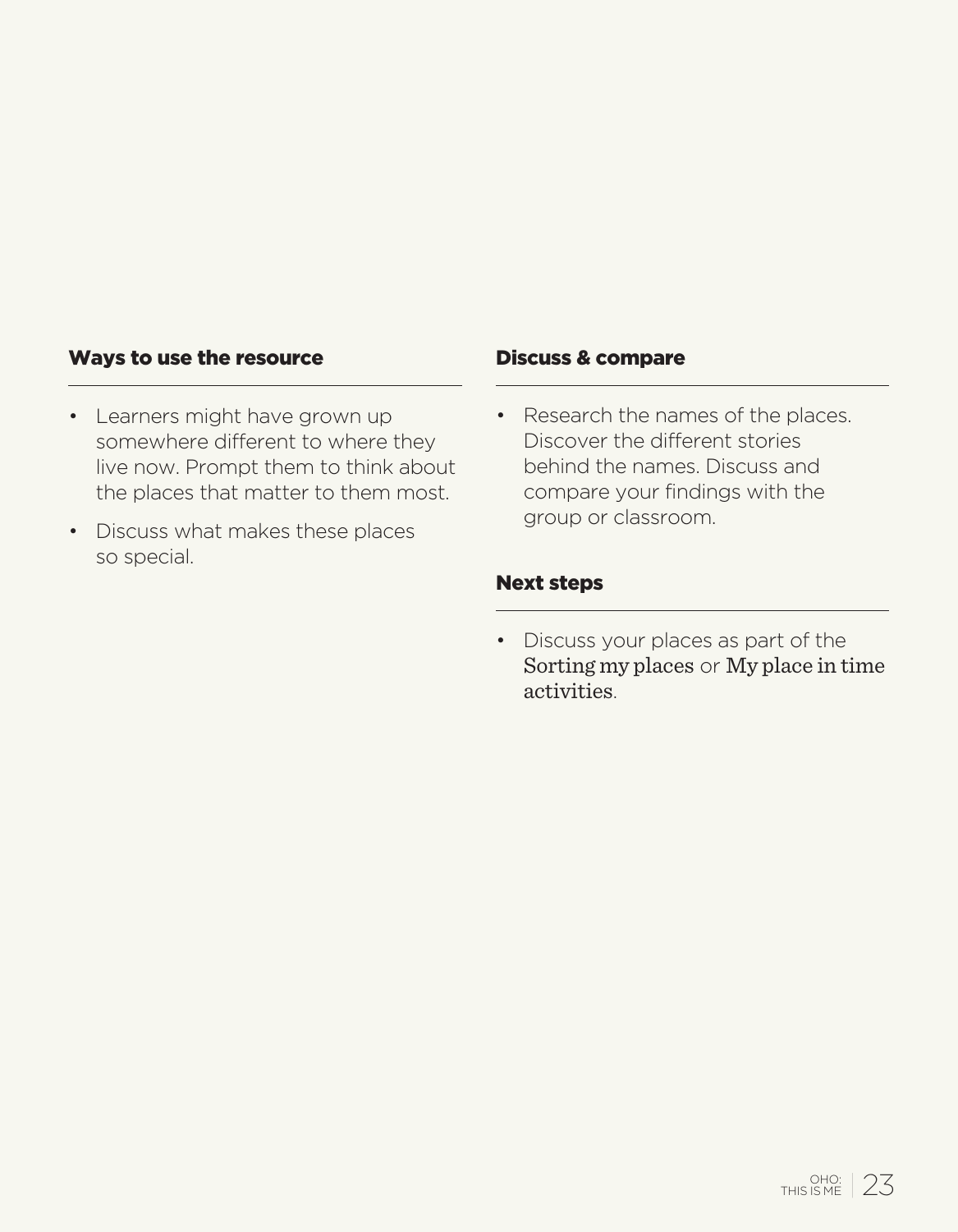#### What you will need



#### My places cards The name of my places activity sheet:

One per person or group

| Ngã ingoa o<br>ōku wāhi<br>The names<br>of my places                                                                                    | What are the<br>names of this                | What are the<br>names of this                | What are the<br>name of this                 |  |
|-----------------------------------------------------------------------------------------------------------------------------------------|----------------------------------------------|----------------------------------------------|----------------------------------------------|--|
| Sometimes places have bed or more<br>names. Choose three places that are<br>sonficent to you. Discover the stories<br>behind each name. | place?                                       | place?                                       | place?                                       |  |
|                                                                                                                                         |                                              |                                              |                                              |  |
|                                                                                                                                         | <b>Support</b>                               | <b>Docume</b>                                | <b>Document</b>                              |  |
|                                                                                                                                         | $-200$                                       | $\sim$                                       | <b>COLLECTION</b>                            |  |
|                                                                                                                                         | What are the<br>stories behind<br>the names? | What are the<br>stories behind<br>the names? | What are the<br>stories behind<br>the names? |  |
|                                                                                                                                         |                                              |                                              |                                              |  |